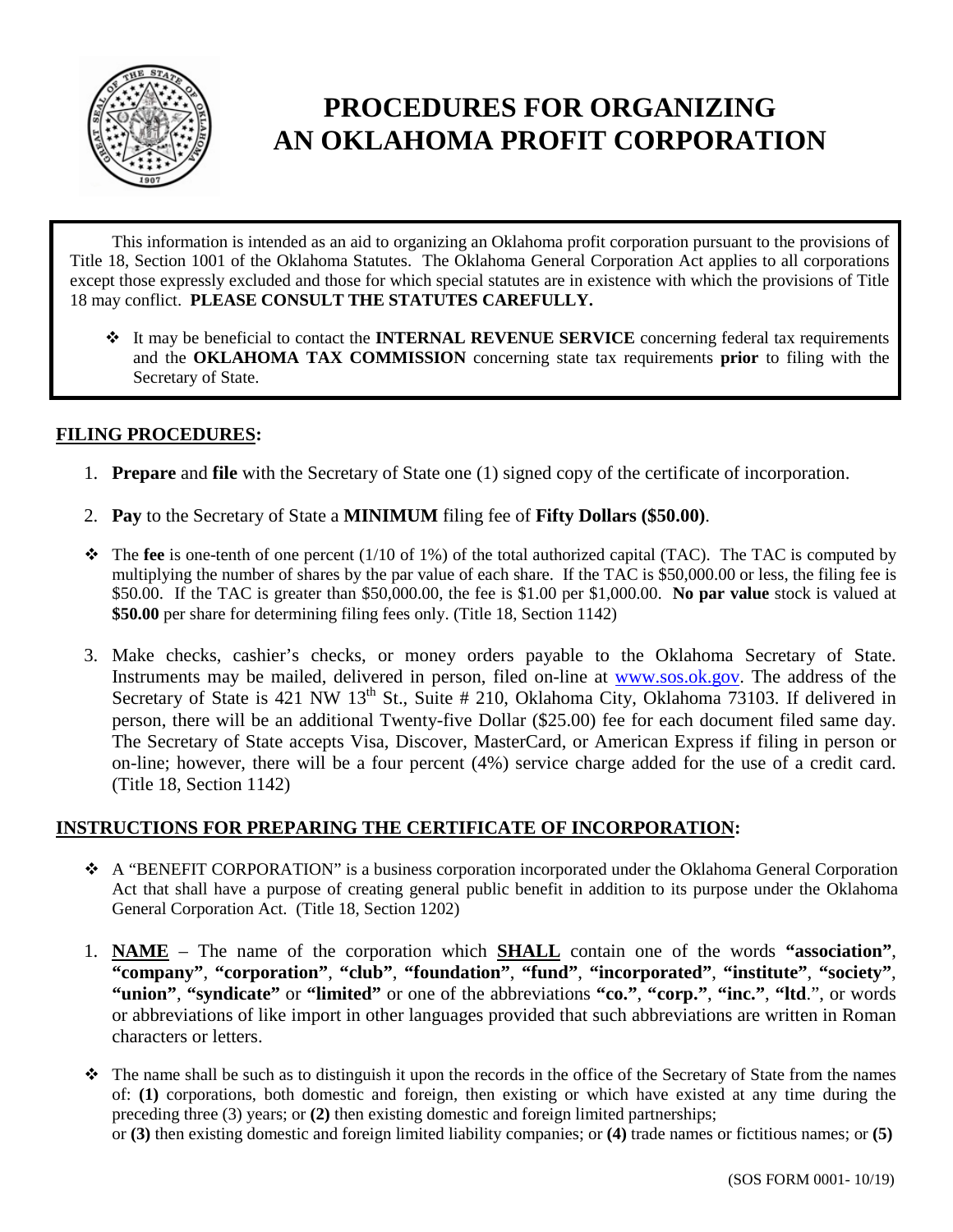corporate, limited partnership or limited liability company names reserved with the Secretary of State. (Title 18, Section 1006)

- The **AVAILABILITY** of a name can be checked in advance by telephoning the Secretary of State at **(405) 522- 2520**, checking on-line at [www.sos.ok.gov,](http://www.sos.ok.gov/) or by coming in person. Prior to organizing a corporation, a name may be **reserved** for a period of **sixty (60) days** by filing a Name Reservation application and paying a **fee** of **Ten Dollars (\$10.00)**. (Title 18, Section 1139)
- 2. **REGISTERED AGENT AND REGISTERED OFFICE**  The name and street address of the registered agent in the state of **Oklahoma**. The registered agent accepts service of process in the event of a lawsuit against the corporation. **Every** corporation **must** maintain a registered office and a registered agent. The agent may be the domestic corporation itself, an individual resident of this state, **or** a domestic or qualified foreign corporation, limited liability company, or limited partnership. Each registered agent shall maintain a business office identical with the registered office which is open during regular business hours to accept service of process and otherwise perform the functions of a registered agent. (Title 18, Sections 1021 & 1022) The registered office address must be a physical address and cannot be a post office address.
- 3. **E-MAIL ADDRESS** The e-mail address of the primary contact for the registered business.
- 4. **DURATION**  The duration is the life span of the corporation. All domestic corporations shall have a perpetual duration unless otherwise stated. Perpetual means continuous.
- 5. **NATURE OF THE BUSINESS OR PURPOSE**  The purpose of the corporation is the type of business the corporation intends to conduct or promote. It shall be sufficient to state, either alone or with other business purposes, that the purpose of the corporation is **to engage in any lawful act or activity for which corporations may be organized under the general corporation law of Oklahoma.**
- 6. **AUTHORIZED CAPITAL (SHARES & PAR VALUE)**  Every business corporation **must** have authorized capital consisting of shares of stock and par value. The par value is the value assigned to each share. The total number of shares of stock, the designation of each class and series (if any) and the par value of the shares of each class and/or series of stock must be stated within the certificate of incorporation. Some classes include, but are not limited to, **COMMON STOCK** and **PREFERRED STOCK**. A definition of **Common Stock** and **Preferred Stock** may be found in a dictionary.
- 7. **INCORPORATORS**  A minimum of one (1) incorporator is required for organizing a profit corporation. **The incorporators are the original signers of the certificate of incorporation.** Any person, partnership, association or corporation, singly or jointly with others, and without regard to his or their residence, domicile or state of incorporation, may incorporate or organize a corporation pursuant to the provisions of the Oklahoma General Corporation Act. The incorporators are not necessarily officers, directors or shareholders, although it does not exclude them from being such. (Title 18, Section 1005)
- 8. **DIRECTORS**  If the powers of the incorporator or incorporators are to terminate upon the filing of the certificate of incorporation, the names and mailing addresses of the persons who are to serve as directors until the first annual meeting of shareholders or until their successors are elected and qualify.
- 9. **EXECUTION**  The certificate of incorporation shall be executed by the incorporator or incorporators. (Title 18, Section 1007)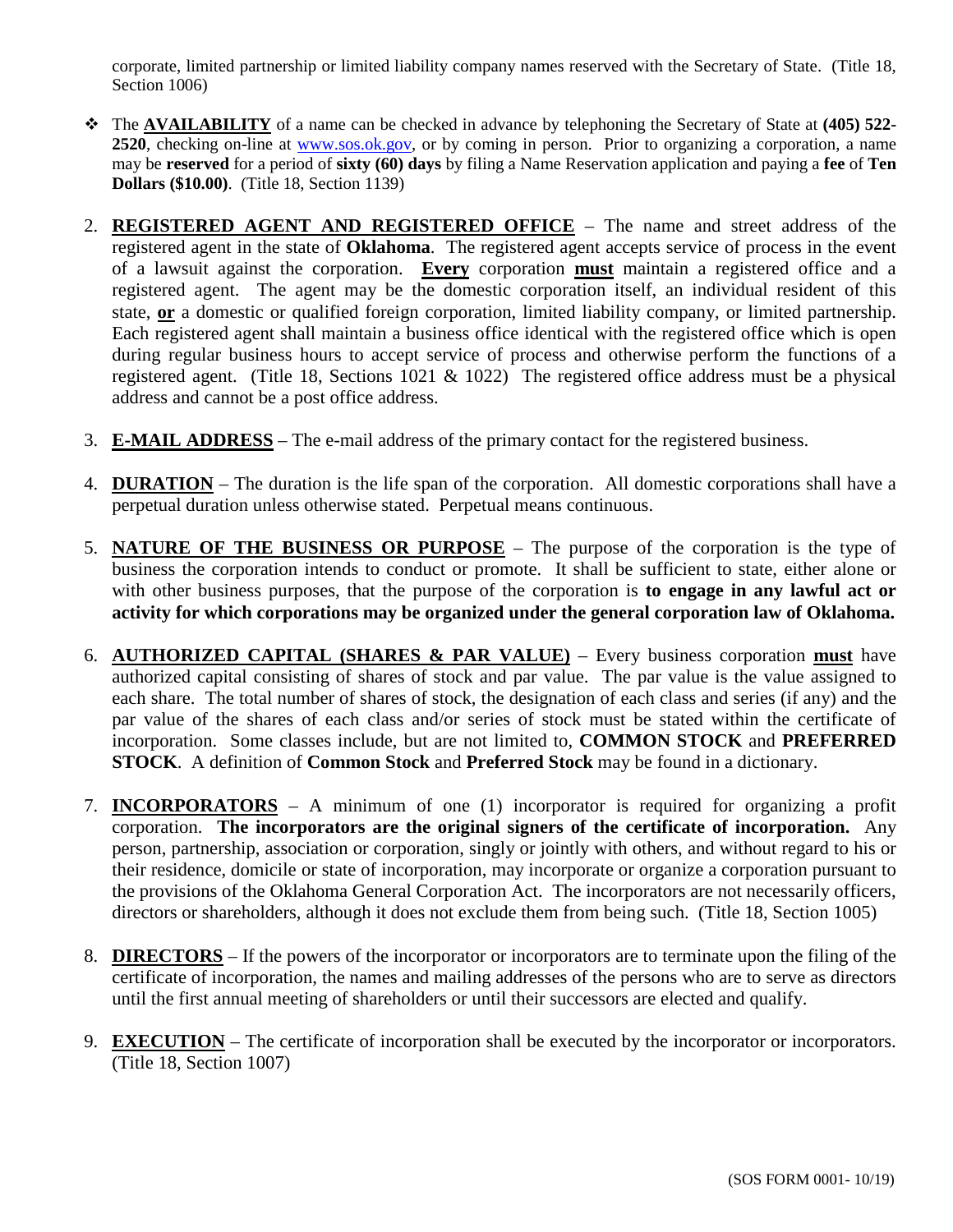

# **CERTIFICATE OF INCORPORATION (Oklahoma Corporation)**

**Filing Fee: Minimum \$50.00** 

**TO**: OKLAHOMA SECRETARY OF STATE 421 NW 13th St, Suite #210 Oklahoma City, OK 73103 (405) 522-2520

#### **PLEASE NOTE:**

 The **filing fee** is a **MINIMUM** of **\$50.00**. The fee is one-tenth of one percent (1/10 or 1%) or \$1.00 per \$1,000.00 of the Total Authorized Capital (TAC). The TAC is computed by multiplying the number of shares by the par value of each share. If the TAC is \$50,000 or less, the filing fee is \$50.00. No par value stock is valued at \$50.00.

I hereby execute the following articles for the purpose of forming an Oklahoma profit corporation pursuant to the provisions of Title 18, Section 1006:

- $\div$  The corporation is a Benefit Corporation (Title 18, Section 1202): **(check one)** Yes  $\Box$  No
- 1. Name of the corporation: (**Note:** The name of the corporation **shall** contain one of the words **association**, **company**, **corporation**, **club**, **foundation**, **fund**, **incorporated**, **institute**, **society**, **union**, **syndicate**, **limited** or any abbreviations thereof, with or without punctuation, which shall be such as to distinguish it upon the records in the Office of the Secretary of State.)
- 2. **NAME** and street address of the registered agent for service of process in the state of Oklahoma:
	- The registered agent **shall** be the corporation itself, an individual resident of Oklahoma, **or** a domestic or qualified corporation, limited liability company, or limited partnership.

|      | <b>Oklahoma</b>                                          |      |              |                 |        |
|------|----------------------------------------------------------|------|--------------|-----------------|--------|
| Name | <b>Street Address</b><br>(P.O. BOXES ARE NOT ACCEPTABLE) | City | <b>State</b> | <b>Zip Code</b> | County |

3. **E-MAIL** address of the primary contact for the registered business:

4. Duration of the corporation is **perpetual**, unless otherwise stated: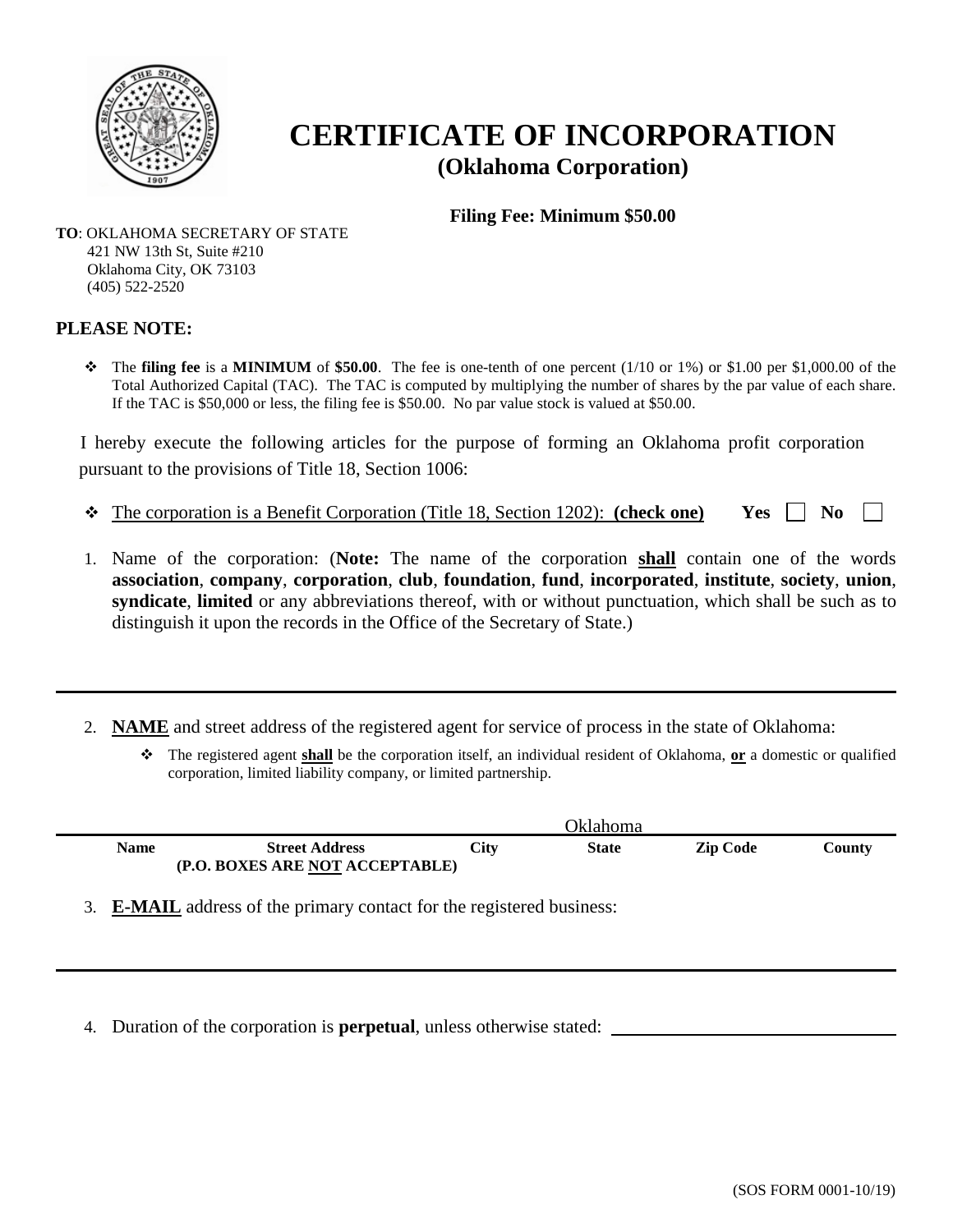- 5. Nature of the business or purposes for which the corporation is being formed:
	- $\bullet$  It shall be sufficient to state, either alone or with other businesses or purposes, that the purpose of the corporation is to **engage in any lawful act or activity for which corporations may be organized under the general corporation law of Oklahoma**.

6. Total number of shares which the corporation shall have the authority to issue, designation of each class and each series, if any, and par value of the shares of each class and/or series:

 $\bullet$  The par value per share is a dollar (\$) amount and is also used for the calculation of the total filing fee.

| <b>CLASS</b>     | <b>NUMBER OF SHARES</b>                                                                                               | <b>SERIES</b><br>(If any) | <b>PAR VALUE PER SHARE</b><br>(Or, if without par value, so state) |                 |
|------------------|-----------------------------------------------------------------------------------------------------------------------|---------------------------|--------------------------------------------------------------------|-----------------|
| <b>COMMON</b>    |                                                                                                                       |                           |                                                                    |                 |
| <b>PREFERRED</b> |                                                                                                                       |                           |                                                                    |                 |
| 7.<br>❖          | Name and mailing address of the <b>undersigned</b> incorporator(s):<br>There must be at least one $(1)$ incorporator. |                           |                                                                    |                 |
| <b>NAME</b>      | <b>MAILING ADDRESS</b>                                                                                                | CITY                      | <b>STATE</b>                                                       | <b>ZIP CODE</b> |

8. If the powers of the incorporator(s) are to terminate upon the filing of the certificate of incorporation, the name and mailing address of the person(s) who are to serve as director(s):

| <b>NAME</b> | <b>MAILING ADDRESS</b> | <b>CITY</b> | STATE | <b>ZIP CODE</b> |
|-------------|------------------------|-------------|-------|-----------------|
|             |                        |             |       |                 |

## **The certificate of incorporation must be signed by all incorporators stated within article #7.**

| $\bullet$ | Signature of Incorporator: | Dated: |  |
|-----------|----------------------------|--------|--|
|           |                            |        |  |
| $\bullet$ | Signature of Incorporator: | Dated: |  |